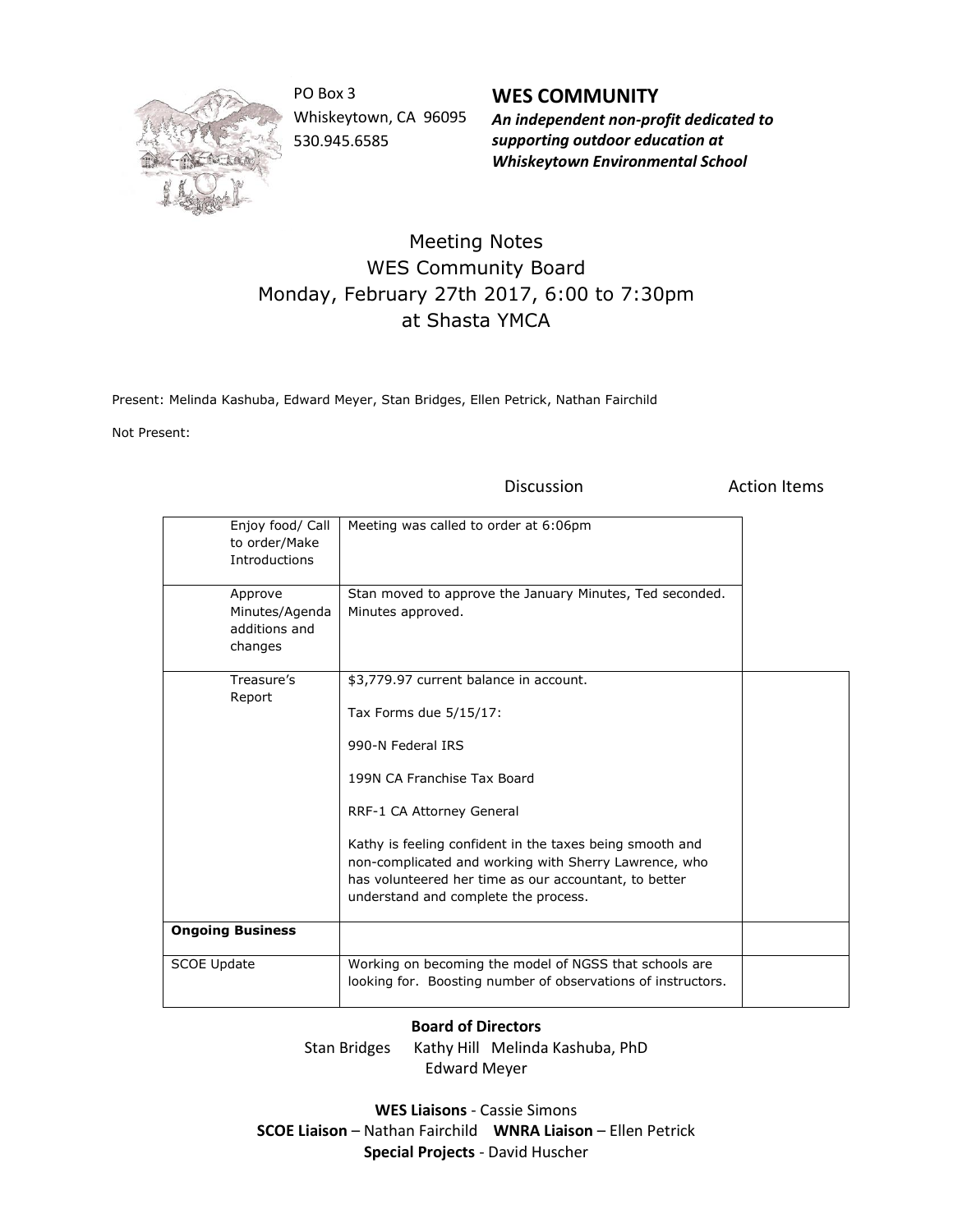|                                      | Campus evacuation and campus closure events due to<br>weather both went very smoothly and well organized                                                                                                                                                                                                                                                                                                                                                  |  |
|--------------------------------------|-----------------------------------------------------------------------------------------------------------------------------------------------------------------------------------------------------------------------------------------------------------------------------------------------------------------------------------------------------------------------------------------------------------------------------------------------------------|--|
|                                      | SCOE is searching for a new Superintendent. Options are to<br>hire from within when they choose or they can fly the job<br>and open it up for applicants and interviews.                                                                                                                                                                                                                                                                                  |  |
|                                      | STEM Center recently covered in the local media located on<br>the river front in Redding is very much in early, early stage<br>of planning and exists now as a good idea with a nice<br>building design, but little more. No money exists to fund the<br>construction or programs at this time.                                                                                                                                                           |  |
|                                      | Senate bill currently drafted and in committee for \$4.5<br>million to get state money to outdoor education programs.                                                                                                                                                                                                                                                                                                                                     |  |
| <b>WNRA Update</b>                   | No need to be concerned about NPS compliance issues in<br>regards to repainting and repairing the Cabin steps. Ellen<br>will look in to the rules regarding power tool use by<br>volunteers and report back.                                                                                                                                                                                                                                              |  |
|                                      | Bio Blitz: due largely to a less than enthusiastic response<br>from schools regarding interest in attending a spring Bio<br>Blitz, the event has been scrapped at this time. Looking to<br>replace last year's event with a number of smaller, school<br>specific field trip type events and a Bat Chat type event on<br>campus at the amphitheater. Jenn and Ellen will continue to<br>put a plan together with support from WES Community as<br>needed. |  |
|                                      | NPS is looking to do a trail plan including WES Campus area<br>trails. July 11, 12, and 13 there will be a scoping meeting in<br>Redding regarding the trails and trail use and compliance.                                                                                                                                                                                                                                                               |  |
| 2016 Taxes                           | Kathy has met with Accountant and is working on last year's<br>taxes. See Treasurer's report for further details.                                                                                                                                                                                                                                                                                                                                         |  |
| Quilt Raffle                         | Kathy still is working on contacting and working out the<br>details with the Redding Wonderland Garden Club as to the<br>use of their \$1,000.00 donation. Plan remains to still use a<br>portion of the donation to fund the online hosting of the quilt<br>raffle.                                                                                                                                                                                      |  |
| Conference Set-Up Gear               | Kathy has asked Tim Hill from CH2M Hill if the company may<br>have old and unused conference displays that the company<br>would be willing to donate for WES to use at events.                                                                                                                                                                                                                                                                            |  |
| <b>WES Community Social</b><br>Media | Twitter account has been set up @WESCommunity1.<br>Discussion was had regarding the types of posts and<br>comments WES Community would engage in. Will keep<br>things positive, science and education based, non-political<br>and will strive to link with our partners social media<br>accounts.                                                                                                                                                         |  |
|                                      | Kathy will feed images and video she captures at camp for<br>Ted to post of various social media.                                                                                                                                                                                                                                                                                                                                                         |  |